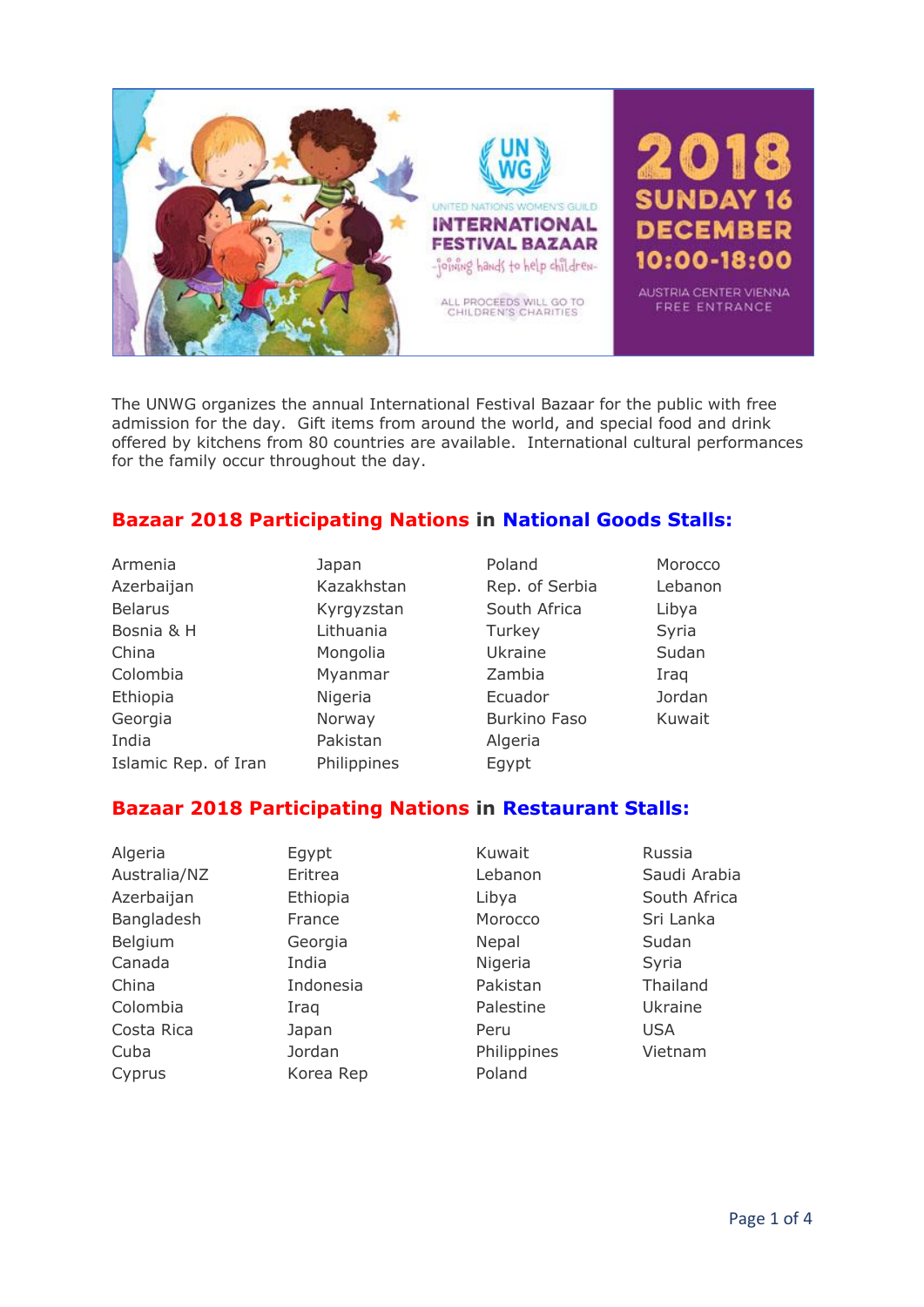### **Bazaar 2018 UNWG Stalls:**

| <b>Antique Coins</b> | Kiosk           |
|----------------------|-----------------|
| <b>Book Sales</b>    | Surprise Corner |
| <b>Charity Shop</b>  | Tombola         |
| Garderobe            | Vintage Stamps  |

### **Austrian and Austria based Charities:**

Aids Hilfe Wien in Cooperation mit Positiven Dialog Behindertenhilfe Klosterneuburg Dr. Adolf-Lorenz-Schule Jugend am Werk Lions Club Wien Österreich ÖHTB Aichklzgasse SOS-Kinderdorf ReadWheel-die mobile Bibliotek Rotaract Wien-Oper Selbshilfegrouppe Pflegefamilien & SH Werkstatt Wiener Sozialdienste Förderung & Begleitung Iranian Nature Disaster Relief Österreichisch-Mexikanische Gesellschaft

### **Arts and Crafts Stalls:**

Pakistan Jewelry: Butt, Humaira Japanese Crafts: Japanische Katholische Gemeinde Austrian Ceramics: Golkowsky, Romanian Crafts: Galidescu, Maria Elena Peruvian Crafts: Graf Olivera de, Doris Ukrainian Craft: Gryschuk, Valentina Austrian CeramicsCrafts- Hurban, Karin Mexican Crafts: Kraut, Marivel Modern Jewelry: Mailllard, Maribel Austrian Crafts: Neuber Veronik

# **Entertainment:**

#### **Cultural Shows:**

- IndiaMeditation Mexico Indonesia Cuba Russia **Bangladesh** Jeroky Paraguay **Bulgaia** China Ukraine Armenia **Nepal** Armenia-Flute Cyprus Sri Lanka **Austria waltz**
- Serbia **Indian Classical Dance**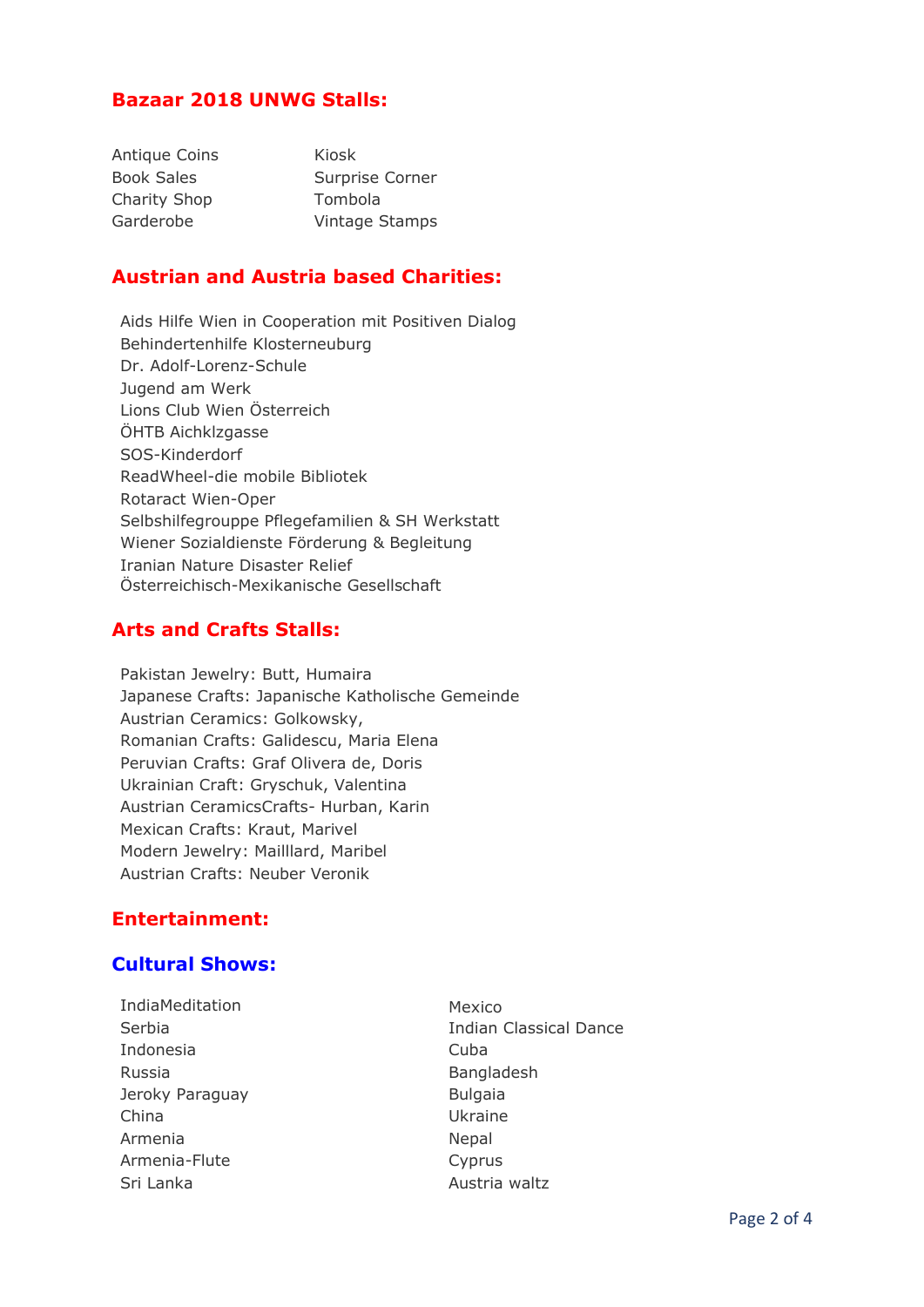# **Costumes of the World:**

Drum Call

Parade of Nations: Live music by Native American Flutist- Wolfsheart Costumes of the World Opening Performance by Children's folklore dance group from "Bulgarische Rythmen" Austria: Youth of the Antares Dance Trope Bangladesh: Maiha Robin Group & Ritu-Prima Saha of Prima Group Bolivia: Oendari Vienna Colombia: Traditional folk dance India: Bollywood Dance Indonesia: Cultural display from North Sumatra Pakistan: National costumes and song Peru: a Peruvian folkdance Venezuela: Traditional dance Trinidad & Tobago: A Calypso Ukraine: Erudyt Ukrainian School in Vienna & solo song by Ukrainian Saturday School in Vienna

# **The Young Talent Show:**

Cats' by Antares artises Compassion' Pakistani Community Forum Austria (PCFA) Bangladesh: Robin Group fashion show A taste of Ukraine: Folk songs and dance by 6-14 years old from Erudyt Ukrainian School, Vienna Ayo van Elmar Fashion Show: Fusion Afro-European fashions of designer Ayo Olagun Dance & Fun with Keji Aregbe's Modern Youth Dance Group

# **We thank our donors for their support of the UNWG International Bazaar and Children's Charities.**

# **Major Donors for 2018:**